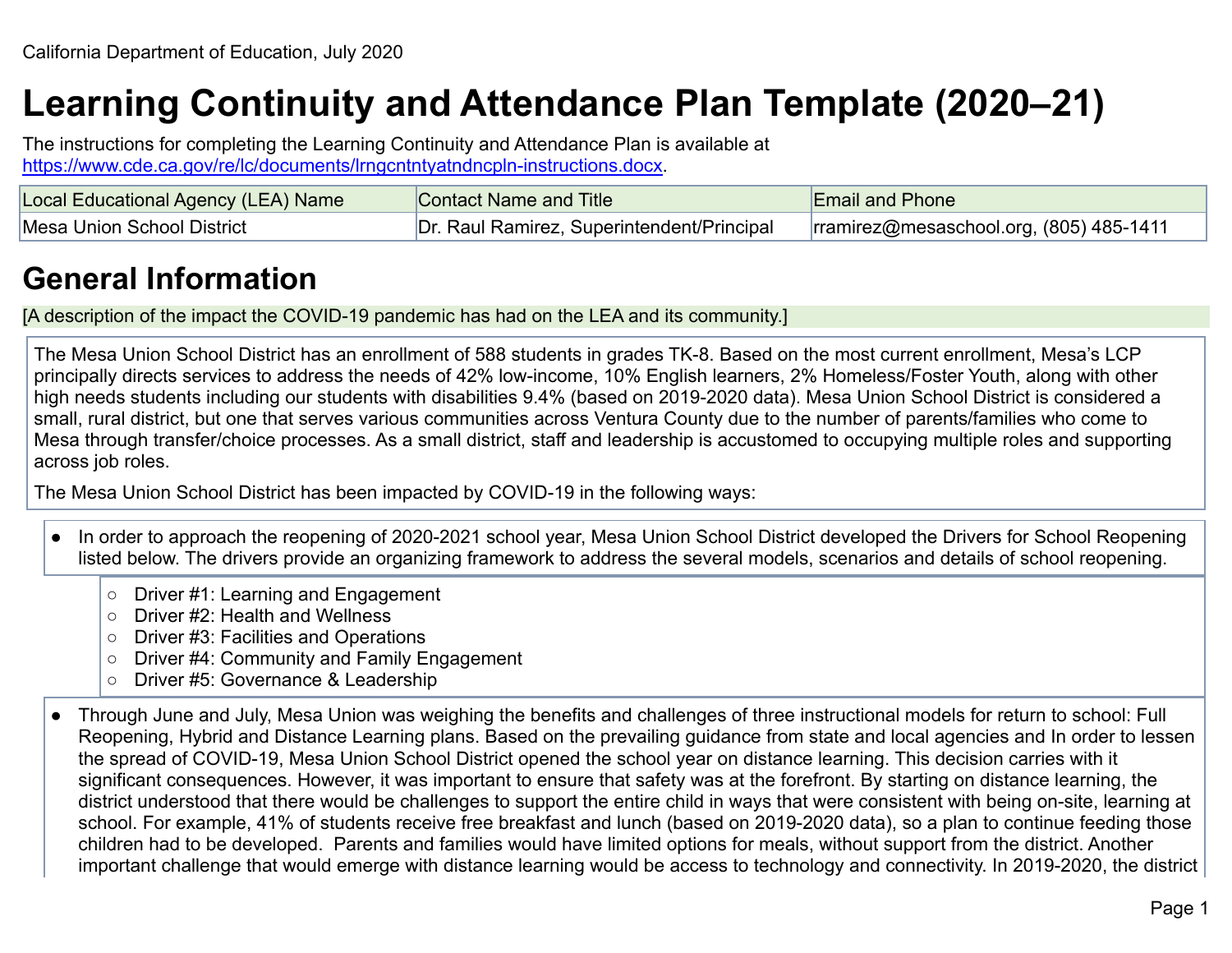had operated a 1:1 laptop program in grades 2-8. However, there would have to be an expansion of this program to ensure that every student has access to a device in the home. As a result, Mesa moved forward with issuing every student with a laptop (grades TK-8) to have in the home. This increase in devices would also create a need to develop additional resources and tools to monitor usage and support parents/families in accessing learning online.

- Connectivity has been challenging for our students. Internet access for students is very limited due to geographical location of homes. Some homes are located in canyons and mountainous areas where there are a limited number of cell towers and no internet cable connection.
- We rushed to purchase online software to facilitate delivery of instruction. Teachers have been offered professional development to familiarize themselves with the new software and modality of instruction.
- We have made modifications to facilities in order to provide our students and staff with access to water and disinfection supplies. For example, installing two hands-free watering stations. In addition, we are planning to install hands-water faucets for handwashing.

### **Stakeholder Engagement**

[A description of the efforts made to solicit stakeholder feedback.]

Mesa union stakeholders include our students, parents and families, a wide range of staff (teachers, bargaining units, certificated/classified support staff). In order to address stakeholders and ensure families had opportunities to participate, Mesa Union engaged stakeholders through various media and outreach opportunities. The media and outreach opportunities included various strategies (phone calls, text messages, email, virtual meetings, home visits). In order to address the needs of our families who do not speak English, our bilingual/bi-literate staff was critical to providing language access (interpretation/translation). Specifically, these efforts included different strategies for each stakeholder group:

Parents and Families: Two different parent surveys via Google Forms were sent through ParentSquare, a communication platform that draws from Mesa's student information system. The first Reopening Survey was conducted in July 2020 and focused on providing input on options for a potential hybrid (on-site/distance) reopening. The survey drew 413 responses. The second parent/family survey was conducted September 2020 and focused on Distance Learning, drawing on a baseline from Spring 2020. Both surveys also included questions about parent/family interest in remaining in distance learning for an extended period of time. Additionally, parents and families were invited to participate in three separate Community Gatherings, conducted virtually through Zoom, on June 4, July 28 and September 1. The Community Gathering on September 1 also included simultaneous interpretation. The input generated from stakeholders helped in the development of Mesa Union's Distance Learning Plan, which was launched on the district's Distance Learning website. The Distance Learning website was developed to centralize information for the community. Mesa Matters newsletters were also re-initiated at the start of the school year to provide parents and families weekly informational updates. Focus groups were conducted with English speaking and Spanish Speaking parents. Presentation included the resources, variation of learning platforms and timeline for the 2020-2021 school year.(include DELAC and PAC groups)

Educators: A teacher survey was also created and distributed using Google Forms.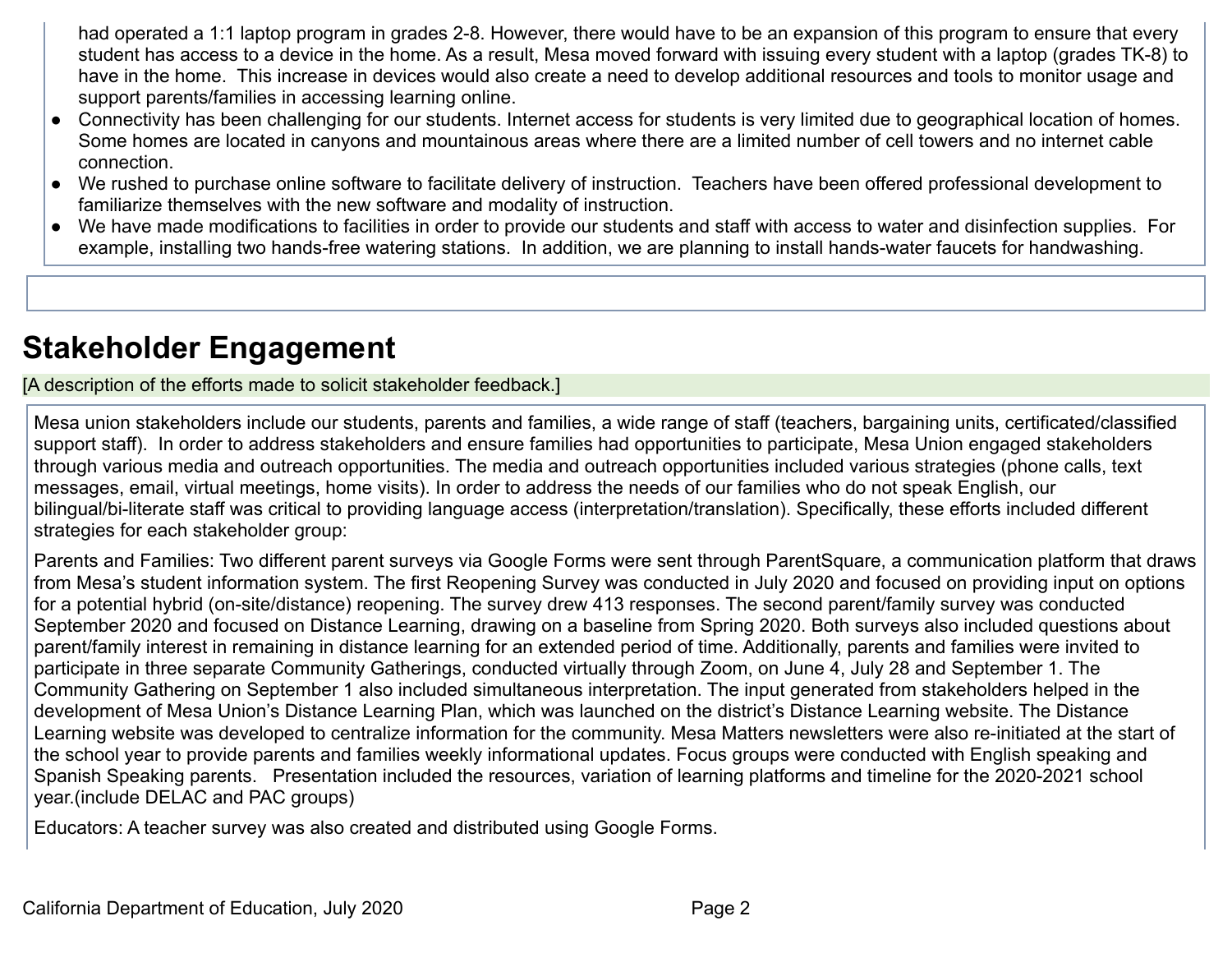Weekly virtual meeting invites were sent using the school Gmail and Google Calendar for parents and staff. Staff were easily able to click links to join the weekly meeting held for the elementary staff, high school staff, and special education department. Questions, comments, and concerns were openly discussed at all of these meetings. Another virtual meeting was held during the summer vacation. Again staff was invited through their school email with the option to view it on their calendar. The summer meeting was not required, but optional. Still most staff attended remotely from their homes or vacation locations. (include bargaining groups)

Hotspots were purchased for families without internet access. A tracking system was developed and utilized to collect non functioning hotspots and provide families with functioning ones. Parents have the ability to drop off and pick up in order to keep our students connected.

Bilingual school personnel was able to provide interpretation/translation services to non English speaking parents.

Students:

Finally, we considered all stakeholder engagement before finalizing the Learning Continuity Plan in the following ways:

[A description of the options provided for remote participation in public meetings and public hearings.]

All public meetings of the Board have been live streamed on Google Meet. There were two special board meetings to discuss plans for reopening the school year: July 21, 2020 and August 4, 2020. The following message accompanied all agendas and meeting notices for the Board of Education: *The Regular Board Meeting of the Board of Trustees will begin at 6:00 p.m. with closed session and approximately 6:30 p.m. for open session. A complete agenda packet is available at the District Office, 3901 North Mesa School Road, Somis, 72 hours prior to the Special Board Meeting and online at www.mesaschooldistrict.org.*

[A summary of the feedback provided by specific stakeholder groups.]

The feedback received from stakeholders related to several Drivers for School Reopening. As it pertains to Distance Learning, feedback included: access to devices and connectivity, coordination of schedules for families with more than one child attending Mesa Union, as well as the amount and frequency of live sessions. There was a continuum of opinions from parents reporting on the balance between synchronous and asynchronous instruction. Additionally, there were parents and families that reported concerns stemming from daycare and ability to access synchronous learning during the instructional day.

In relation to a return to in-person instruction through a Hybrid Learning model, there was also a wide array of opinions, including approximately 30% of parents who may want to remain in distance learning because of concerns for their health and safety. Mesa Union recently surveyed parents and staff regarding their experience with Distance Learning so far in the 2020-21 school year. The results are still pending as the surveys close September 18. Feedback will be available by the time this plan is finalized and approved by the board of education.

[A description of the aspects of the Learning Continuity and Attendance Plan that were influenced by specific stakeholder input.]

Stakeholder input influenced the development of daily and weekly schedules for Distance Learning. Specific feedback also influenced the coordination of services, including the purchase of additional laptops for grades TK-1, the purchase of wifi hotspots and the consolidation of technology tools such as Google Classroom and SeeSaw. Parent feedback from Spring 2020 (March-May) led to the inclusion of increased synchronous time spent with teachers and peers. Teacher professional development was influenced by community feedback so that our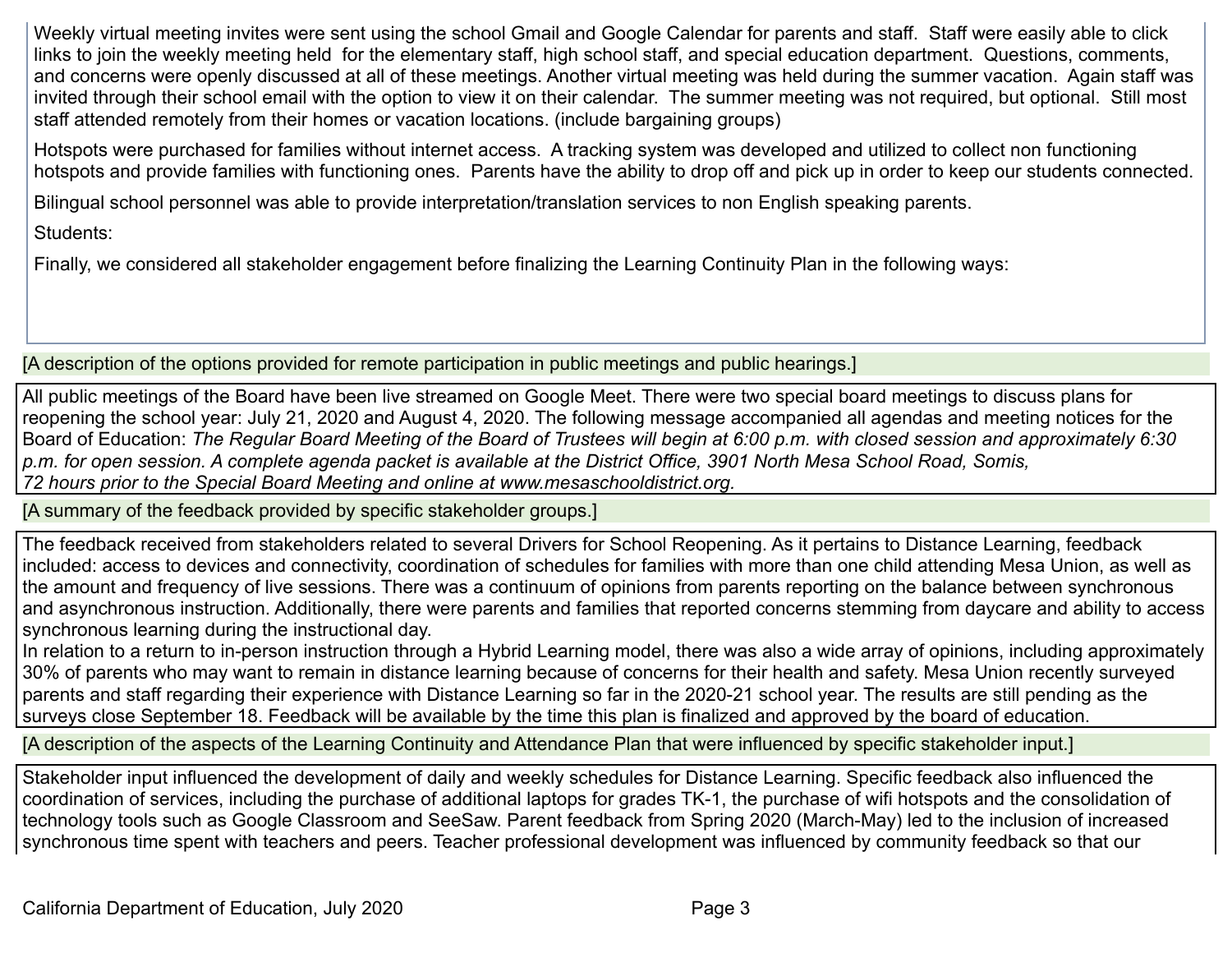Distance Learning plan for 2020 was responsive to feedback parents and students provided. Continued surveys of stakeholders will continue to inform the coordination of services.

## **Continuity of Learning**

### **In-Person Instructional Offerings**

[A description of the actions the LEA will take to offer classroom-based instruction whenever possible, particularly for students who have experienced significant learning loss due to school closures in the 2019–2020 school year or are at a greater risk of experiencing learning loss due to future school closures.]

Classroom-based, in-person instruction will begin in a hybrid model once it is deemed safe to do so by state and local authorities, allowing time to prepare for the transition to ensure safety and continuity of services. In order to be prepared for conditions that permit reopening, Mesa Union has prepared a **[Reopening and COVID-19 Mitigation Plan](https://sites.google.com/mesaschool.org/mesamovingforward/mesa-moving-forward/district-plans)** with support from Ventura County Office of Education (VCOE) and Ventura County Public Health (VCPH). As indicated in this plan, the District will follow all safety precautions with disinfecting all common surface areas frequently, distancing students at all times and in all areas, providing face masks/shields to students and staff, staggered arrival and dismissal times, and limited outdoor play time. In-person, hybrid learning will take place in a cohort model in which students (TK-8) are assigned to either A or B cohorts. Groups of students will be limited in numbers to allow for cohorts. By following a cohort model, classroom space will allow for social distancing (6 feet apart and all facing the same direction). While group A is at school receiving synchronous instruction, Group B will participate asynchronous. Each group will have 2 synchronous days and 2 asynchronous days per week. The 5th day will be used for tutoring and intervention for students who have experienced learning loss or are at a greater risk academically. This day will also serve as a day for support staff to work with students and families with social and emotional needs.

Teachers and paraprofessionals will work with students in person, one one one or in small groups to support students' academic needs. Below is an example of the schedule that will be followed during a hybrid model:

- o Monday A
- o Tuesday A
- o Wednesday Focus on students needing additional support through MTSS (Multi-Tiered Systems of Support)
- o Thursday B
- o Friday- B

Cohorts will not exceed the number which provides for safe physical distancing within classrooms. All applicable state and local hygiene and safety protocols will be followed per the *Mesa Union Reopening and Covid-19 Mitigation Plan.*

Special education case managers have been monitoring the learning progress of each student toward the goals in the IEP and have established plans for assessment. Students with disabilities were provided with extended learning opportunities during summer 2020.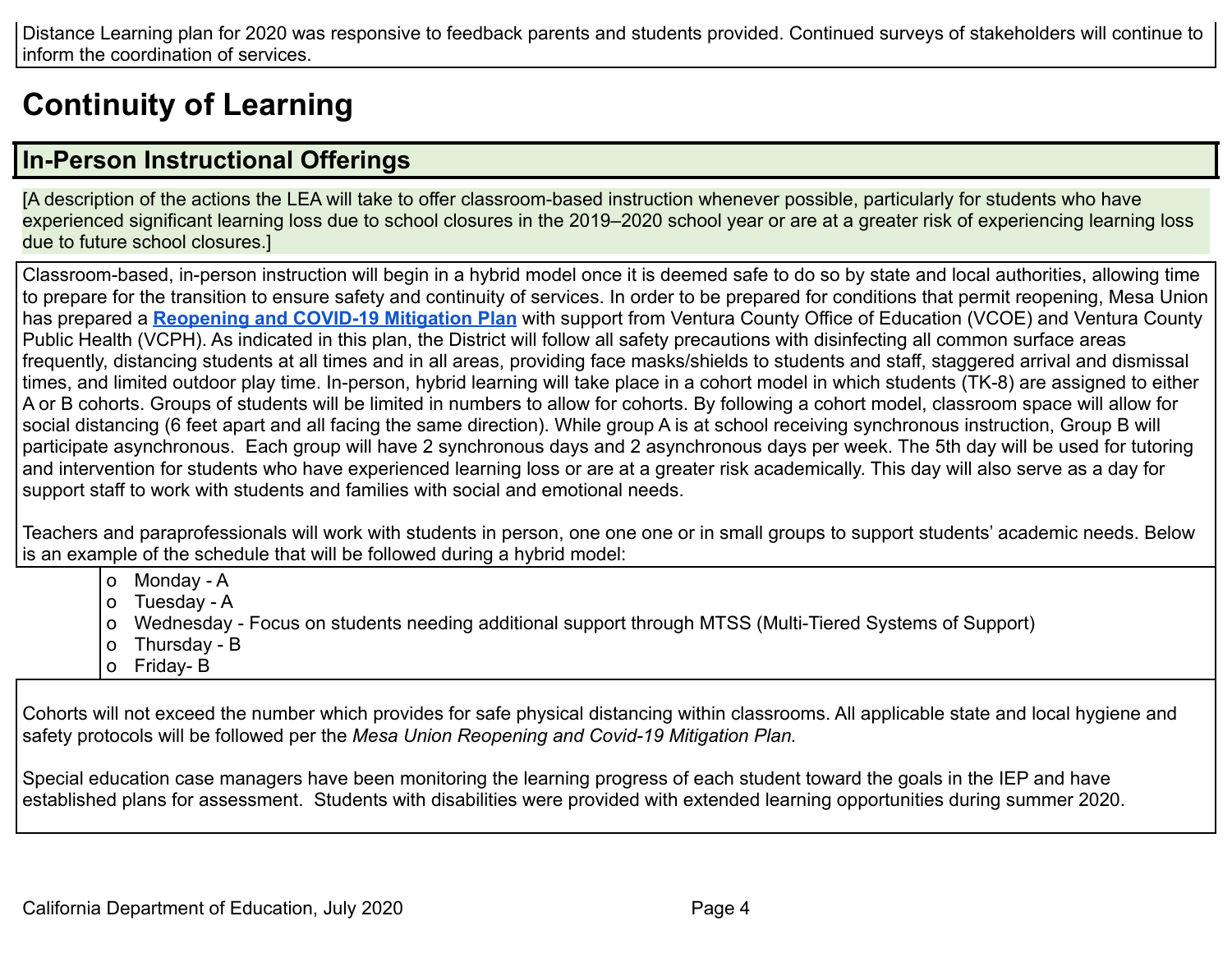#### **Actions Related to In-Person Instructional Offerings [additional rows and actions may be added as necessary]**

| Description                                                                                                                                                                                                                                                                             | <b>Total Funds</b> | Contributing |
|-----------------------------------------------------------------------------------------------------------------------------------------------------------------------------------------------------------------------------------------------------------------------------------------|--------------------|--------------|
| Special Education staff have been conducting in-person assessments of students that require special education \$1,500<br>services. These assessments are critical to ensure that vulnerable students are receiving the appropriate<br>education supports as school resumes.             |                    | N            |
| Teacher position hired to provide additional teaching support during distance learning and hybrid re-opening                                                                                                                                                                            | \$46,553           | $\checkmark$ |
| Purchase Personal Protective Equipment (PPE) - disinfectant products including wipes, disposable gloves,<br>disposable masks - for regular protection and frequent cleaning, as well as protective barriers, including<br>plexiglass barriers to isolate teachers, staff, and students. | \$1,174            | $\checkmark$ |
| Hire extra FTE for learning loss recovery                                                                                                                                                                                                                                               | \$12,794           | v            |
| Purchase sprayers for the purpose of more efficient and complete cleaning and sanitizing (3)                                                                                                                                                                                            | \$1,675            | $\checkmark$ |
| Supplemental Instructional Materials                                                                                                                                                                                                                                                    | \$6,127            | $\checkmark$ |

### **Distance Learning Program**

#### **Continuity of Instruction**

[A description of how the LEA will provide continuity of instruction during the school year to ensure pupils have access to a full curriculum of substantially similar quality regardless of the method of delivery, including the LEA's plan for curriculum and instructional resources that will ensure instructional continuity for pupils if a transition between in-person instruction and distance learning is necessary.]

In order to capture the district's approach to distance learning, Mesa Union developed a Distance Learning Plan built upon 5 components the state outlined as keys to a rigorous distance learning program. They are as follows:

- Access to devices and Internet connectivity for all students.
- Daily live interaction with teachers and other students.
- Challenging assignments equivalent to in-person classes.
- Adapted lessons for English Learner/Emergent Multilingual Students and Students with Disabilities.
- Social-emotional learning and mental health.

The intent of the plan is to coordinate services through distance learning in order to provide rigorous and engaging learning experiences equivalent to classroom-based instruction. Additionally, the plan aims to ease a future transition to a blended learning model. Through distance learning, Mesa Union continues to use standards-based instructional materials with all students in all core areas. Additional supplemental materials have also been provided in the core areas in order to provide intervention, reinforcement, or advanced activities, as appropriate, to meet student needs. All of the adopted or approved materials can be used virtually through online licenses. Still, pick-ups of instructional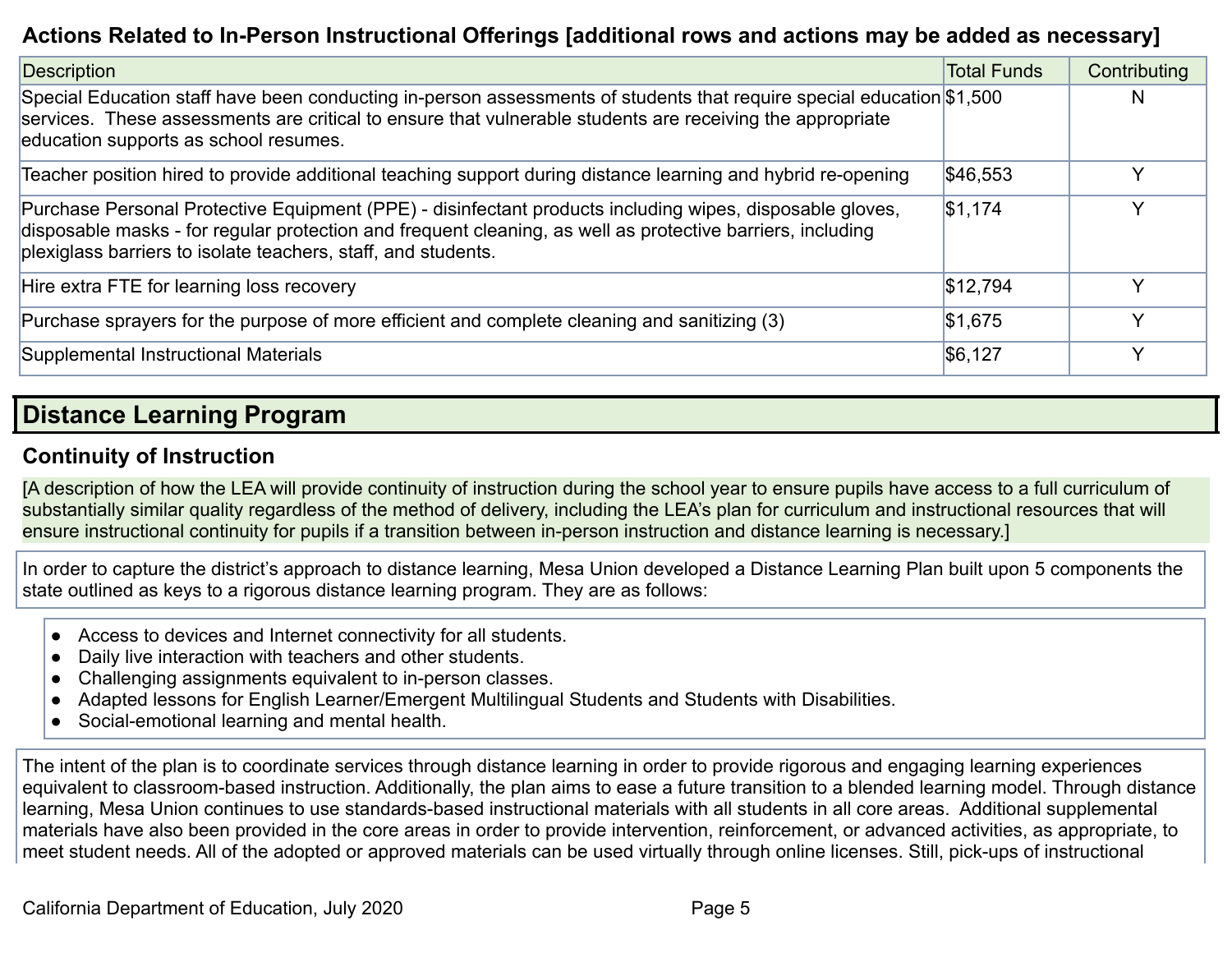materials in print version were scheduled prior to the start of the school year (August 17-18) and on an ongoing basis. Special pick-up schedules have been developed and disseminated to parents/families with curbside service from Mesa staff. In terms of daily/weekly learning schedules, each teacher and grade-level team/PLC has developed learning blocks that balance synchronous learning (live instruction) with asynchronous learning (independent instruction) using a blend of whole group, small group, and individual sessions throughout the day/week. Every student (TK-8) has been provided a laptop to be used in all options or learning models. Students needing access to the internet were provided hot spots.

### **Access to Devices and Connectivity**

[A description of how the LEA will ensure access to devices and connectivity for all pupils to support distance learning.]

Mesa Union expanded on the district a 1:1 laptop program for all students in grades 2-8 by purchasing additional devices for grades TK-1. Following the end of the 2019-2020 school year, all district devices were collected, examined and updated. A count of working devices was compared to the projected student enrollment. Based on those numbers and the experiences at the end of last school year, 365 additional laptops were purchased, in addition to 40 hotspots. Teachers' devices were also ordered and updated. Families were assigned a day/time (August 17-18) to come on campus to pick up a chrome book, along with other instructional materials. Laptops were also made available to staff who needed them to teach or tutor students. Students in grades TK-2 were prioritized with devices that have touch-screen capability in order to better support instructional practices for the age span. In order to provide additional support, a contract with an external partner (MJP) was extended and services increased. Mesa Union also developed a Distance Learning webpage where Technology Tickets allow for a more streamlined process for receiving tech support. As needs present, Mesa Union will provide a wireless hotspot to families who do not have adequate access. Additional technological devices were provided to students with disabilities when needed to ensure these students are able to successfully access the digital curriculum.

### **Pupil Participation and Progress**

[A description of how the LEA will assess pupil progress through live contacts and synchronous instructional minutes, and a description of how the LEA will measure participation and time value of pupil work.]

Daily attendance will be taken during live interaction sessions in grades K-8, utilizing the district Student Information System (SIS), Q. Mesa Union teachers will record engagement following the procedures outlined by VCOE and CDE. These procedures are still being updated based upon guidance. Due to the challenges students may face in participating in either synchronous or asynchronous learning, particularly students with disabilities, additional supports such as online assistance from special education paraprofessionals during independent work time have been put in place. Google Classroom is being used districtwide to post activities, assignments, and assessments. Grades TK-5 will have standards-based report cards (Year 1 for grades 3-5). Students' academic understanding will also be monitored through various assessments and approaches to progress monitoring: exit tickets, rubric scores, formative and summative assessments, teacher developed tests/quizzes, curriculum based tests, and daily work review. Most all assessments of learning progress and skills will be completed on-line, through distance learning.

#### **Distance Learning Professional Development**

[A description of the professional development and resources that will be provided to staff to support the distance learning program, including technological support.]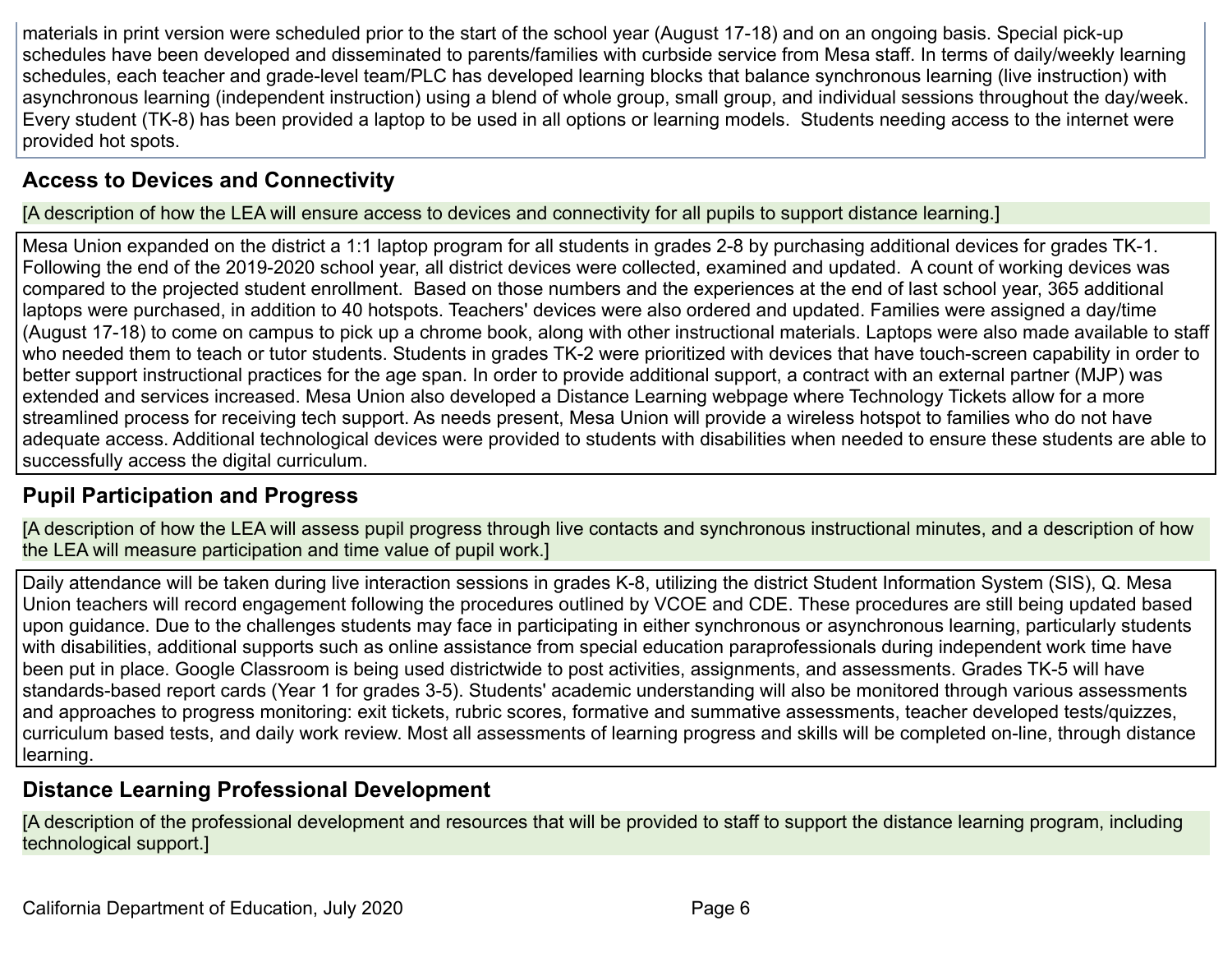Mesa Union dedicated two days of professional development (August 12-13) to preparations for distance learning. Additionally, the distance learning grade-level schedules continue to allow for Learning Wednesdays, which are a shortened instructional day for students and provide additional time for professional learning, collaboration and planning. Mesa Union also purchased licenses to SimpleK-12 in order to allow for asynchronous professional learning of both certificated and classified staff through webinars and video tutorials. Mesa Union also continues to support an outside-the-classroom teacher role to assist with coaching, data collection and assessment and planning. Finally, the district will continue to seek external partnerships to increase opportunities for professional learning throughout the school year.

#### **Staff Roles and Responsibilities**

[A description of the new roles and responsibilities of affected staff as a result of COVID-19.]

As a small school district, a great asset for Mesa Union is the ability of staff to work collaboratively and flexibly. Staff has taken on responsibilities such as contacting families (via phone calls, text, email), supporting lunch prep. and distribution, as well as preparation and distribution of instructional materials for parent/family pick-up. Negotiations with bargaining units led to a joint MOU that continues to allow for staff to work flexibly according to new needs during distance learning.

#### **Supports for Pupils with Unique Needs**

[A description of the additional supports the LEA will provide during distance learning to assist pupils with unique needs, including English learners, pupils with exceptional needs served across the full continuum of placements, pupils in foster care, and pupils who are experiencing homelessness.]

Students with unique needs will be supported by their classroom teacher, paraprofessionals and special education teacher, special education staff. Mesa Union special education staff continue to carefully review IEPs in order to determine needs and supports and meet regularly regarding the provision of special education services during distance learning. The specific services being provided to each student with an IEP are being communicated to parents via Individual Distance Learning Plans. At each annual review held during the 2020-2021 school year, the IEP team (including parents) will document the manner that special education services will be provided in the event of an emergency that requires school closures; parent input regarding the emergency provision of special education services will also be documented in the IEP. General education teachers were notified of the need to provide accommodations and modifications to students with disabilities consistent with the students' IEPs; special education teachers and support staff will continue with the implementation of accommodations and modifications during distance learning in order to support the general education teachers.

Students identified as English Learners will be provided the designated and integrated lesson supports from their teacher. All district-adopted curriculum included teacher guides and student resources specifically designed for English Learners. Students who are Foster, Homeless, English Learner or Socio-economically disadvantaged are in constant contact with teachers, paraeducators, administrators, or counselors to ensure their academic and emotional stability. Additionally, these student groups will be prioritized for additional support through MTSS and after-school programming.

#### **Actions Related to the Distance Learning Program [additional rows and actions may be added as necessary]**

| <b>Description</b> | unds<br>Tota. | .<br>$-$<br>------<br>.<br>.nr<br>1DI<br>ш |
|--------------------|---------------|--------------------------------------------|
|                    |               |                                            |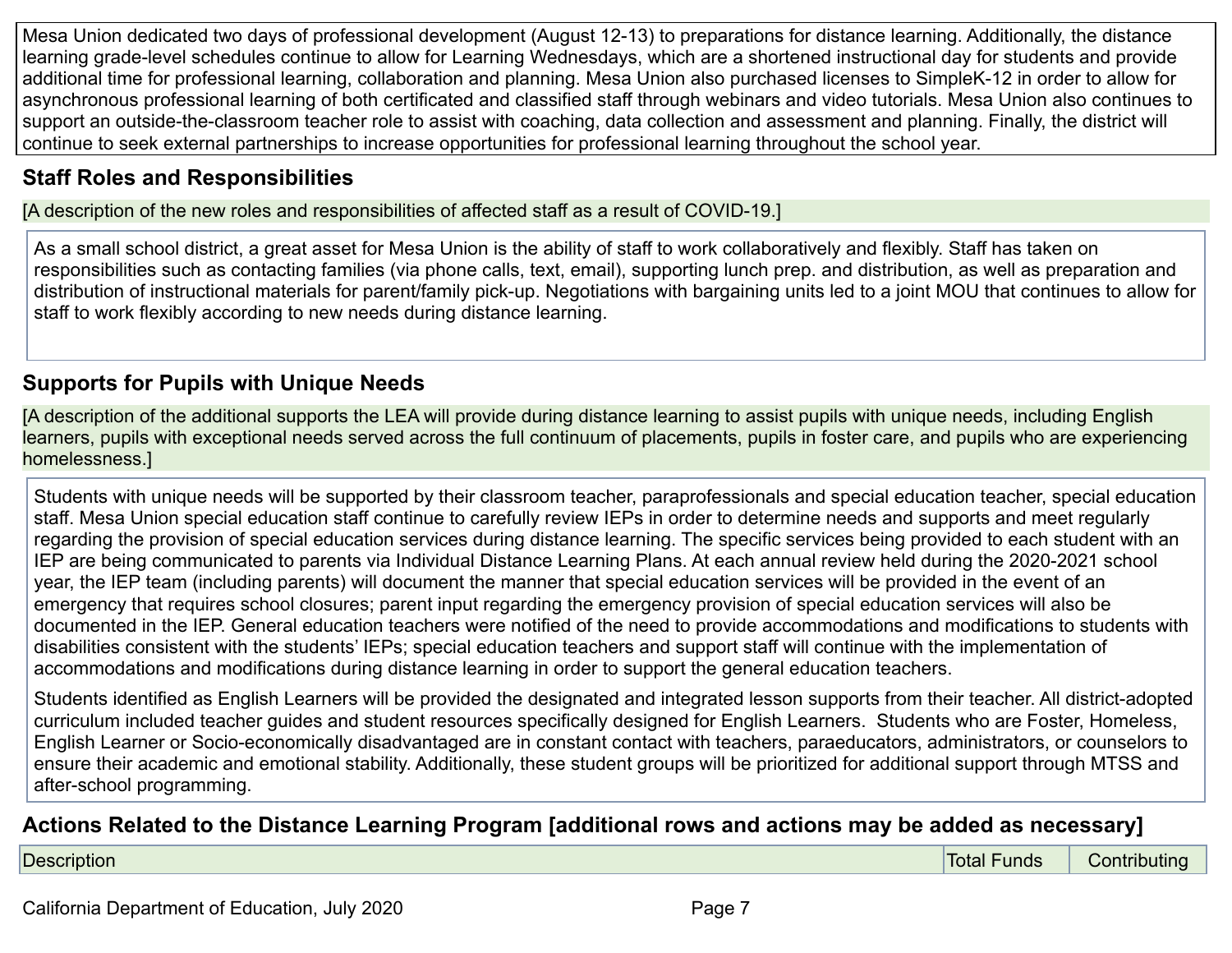| Purchase of additional student laptops                                                                       | \$114,971 |              |
|--------------------------------------------------------------------------------------------------------------|-----------|--------------|
| Purchase of additional staff laptops                                                                         | \$46,490  |              |
| Purchase of laptop cases                                                                                     | \$14,923  |              |
| Hotspots purchased to ensure all students had internet service                                               | \$7,200   |              |
| Purchase of headsets & other equipment                                                                       | \$65      | N            |
| Professional Learning for Staff (Certificated & Classified)                                                  | \$7,460   |              |
| Teacher position hired to provide additional teaching support during distance learning and hybrid re-opening | \$38,794  |              |
| Distance Learning Software (Zoom, SeeSaw)                                                                    | \$7,942   | $\checkmark$ |
| Supplemental Materials (Student)                                                                             | \$2,492   | $\checkmark$ |

### **Pupil Learning Loss**

[A description of how the LEA will address pupil learning loss that results from COVID-19 during the 2019–2020 and 2020–21 school years, including how the LEA will assess pupils to measure learning status, particularly in the areas of English language arts, English language development, and mathematics.]

Mesa Union will continue to utilize universal assessments and screeners Math and Literacy (Renaissance Learning, BPST). Student data derived from these screenings will be uploaded into a data warehouse (EADMS) and used to determine learning gaps and the levels of intervention needed for students who demonstrate gaps. Students newly referred for special education assessments through the SST process, students due for annual and triennial assessments, and students eligible for the English Language Proficiency Assessments for California will be assessed following state and county health department guidelines and SELPA recommendations. Special attention (principally directed services are given) is given to students with exceptional needs (English Learners, low-income, homeless/foster youth) to ensure the most high needs students receive regular support on Wednesdays and as part of the after school program.

#### **Pupil Learning Loss Strategies**

[A description of the actions and strategies the LEA will use to address learning loss and accelerate learning progress for pupils, as needed, including how these strategies differ for pupils who are English learners; low-income; foster youth; pupils with exceptional needs; and pupils experiencing homelessness.]

Students with disabilities were provided with extended learning opportunities during the summer 2020. Special education case managers used the first few weeks of the 2020-2021 school year to collect informal data to determine learning needs and adjusted the services in the Distance Learning Plans based on that data. For all students in grades TK-8, data will be collected on student progress and used to group students during MTSS (Tiger Time), which will take place Wednesdays and afternoons during all other school days. On Wednesdays, paraprofessionals will support individual and small group instruction in the elementary grades. This support increases student connectedness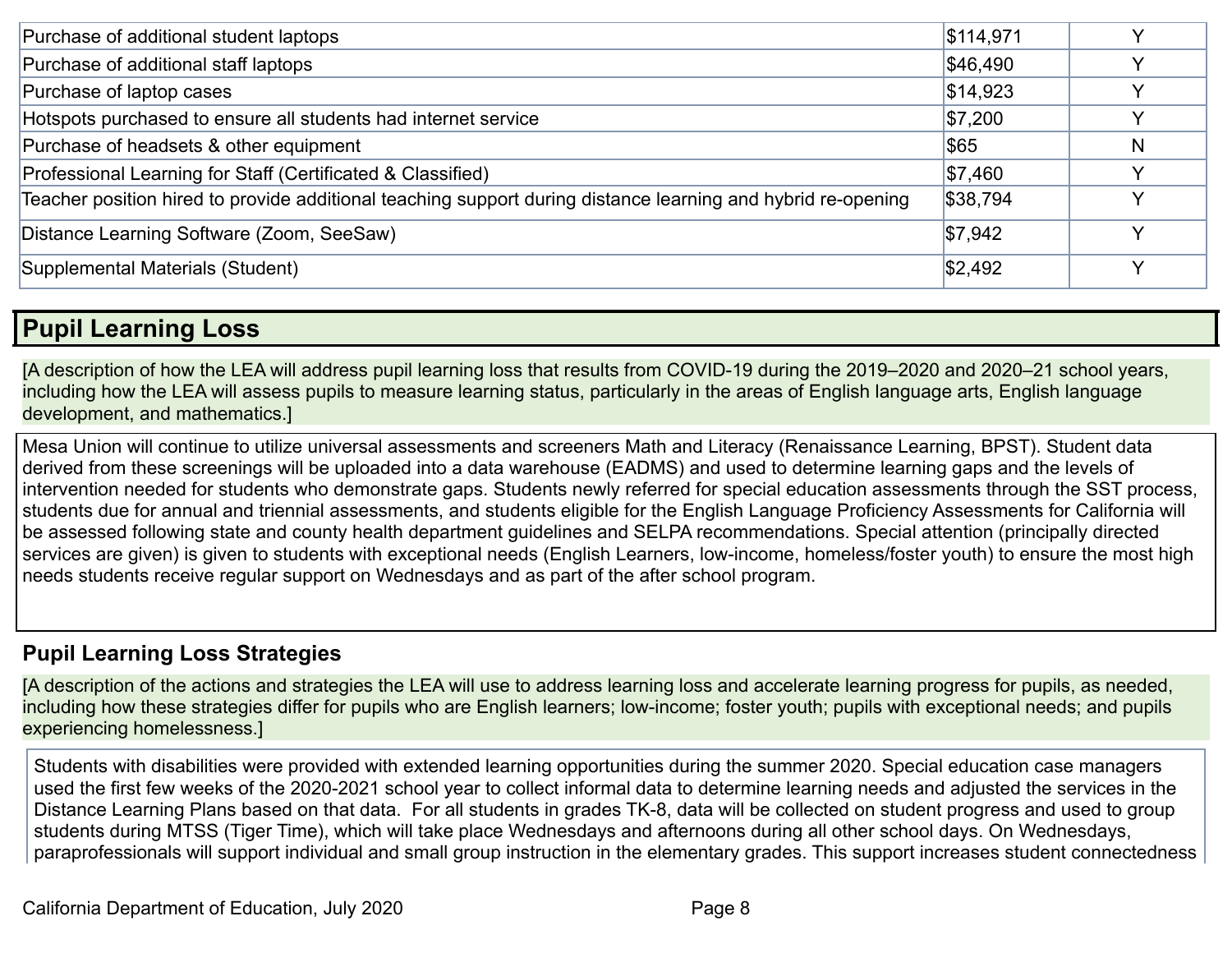and engagement while also providing academic support to reduce learning loss. Special attention is given to students with exceptional needs (ELL, SWD, foster youth and low-income students) to ensure the students with the greatest needs receive regular support on Wednesdays and as part of the after school program.

#### **Effectiveness of Implemented Pupil Learning Loss Strategies**

[A description of how the effectiveness of the services or supports provided to address learning loss will be measured.]

All students in grades TK-8 undergo universal screening to identify skill gaps in literacy and math. Mesa Union will continue to build upon MTSS structures and also measure student progress in intervention programs. The effectiveness of the services and supports provided to students with disabilities is measured regularly via progress toward goals and participation in services.

#### **Actions to Address Pupil Learning Loss [additional rows and actions may be added as necessary]**

| Description                                                                 | Total <b>s</b><br>unds | Contributing |
|-----------------------------------------------------------------------------|------------------------|--------------|
| Actions and expenses are reflected in Continuity of Learning sections above |                        |              |

## **Mental Health and Social and Emotional Well-Being**

[A description of how the LEA will monitor and support mental health and social and emotional well-being of pupils and staff during the school year, including the professional development and resources that will be provided to pupils and staff to address trauma and other impacts of COVID-19 on the school community.]

Mesa Union has continued a partnership with Empire Counseling Services to continue to deliver intensive mental health and community-based services including individual counseling, group counseling, and behavior interventions services. These services are also prioritized for students with disabilities. While on distance learning, these services are being provided via Zoom.

In terms of staff development, Mesa Union continues its partnership with Ventura County Office of Education (VCOE) to implement CHAMPS as a Positive Behavior System. However, that focus has also expanded to encompass wellness and mental health. A significant portion of the two staff in-service days was dedicated to this professional learning. This focus will also continue through Learning Wednesdays. Prioritizing the mental health and well-being of staff and personnel will continue to be a focus throughout the year, as conditions shift and change due to pandemic conditions. Learning Wednesdays will provide an avenue for dialogue, input and discussion about ongoing strategies.

## **Pupil and Family Engagement and Outreach**

[A description of pupil engagement and outreach, including the procedures for tiered reengagement strategies for pupils who are absent from distance learning and how the LEA will provide outreach to pupils and their parents or guardians, including in languages other than English, when pupils are not meeting compulsory education requirements, or if the LEA determines the pupil is not engaging in instruction and is at risk of learning loss.]

Mesa Union teachers track daily attendance and student engagement within the Q student information system, in accordance with guidance from VCOE and CDE. Mesa Union has put together a Family Outreach Team to directly communicate with parents and families about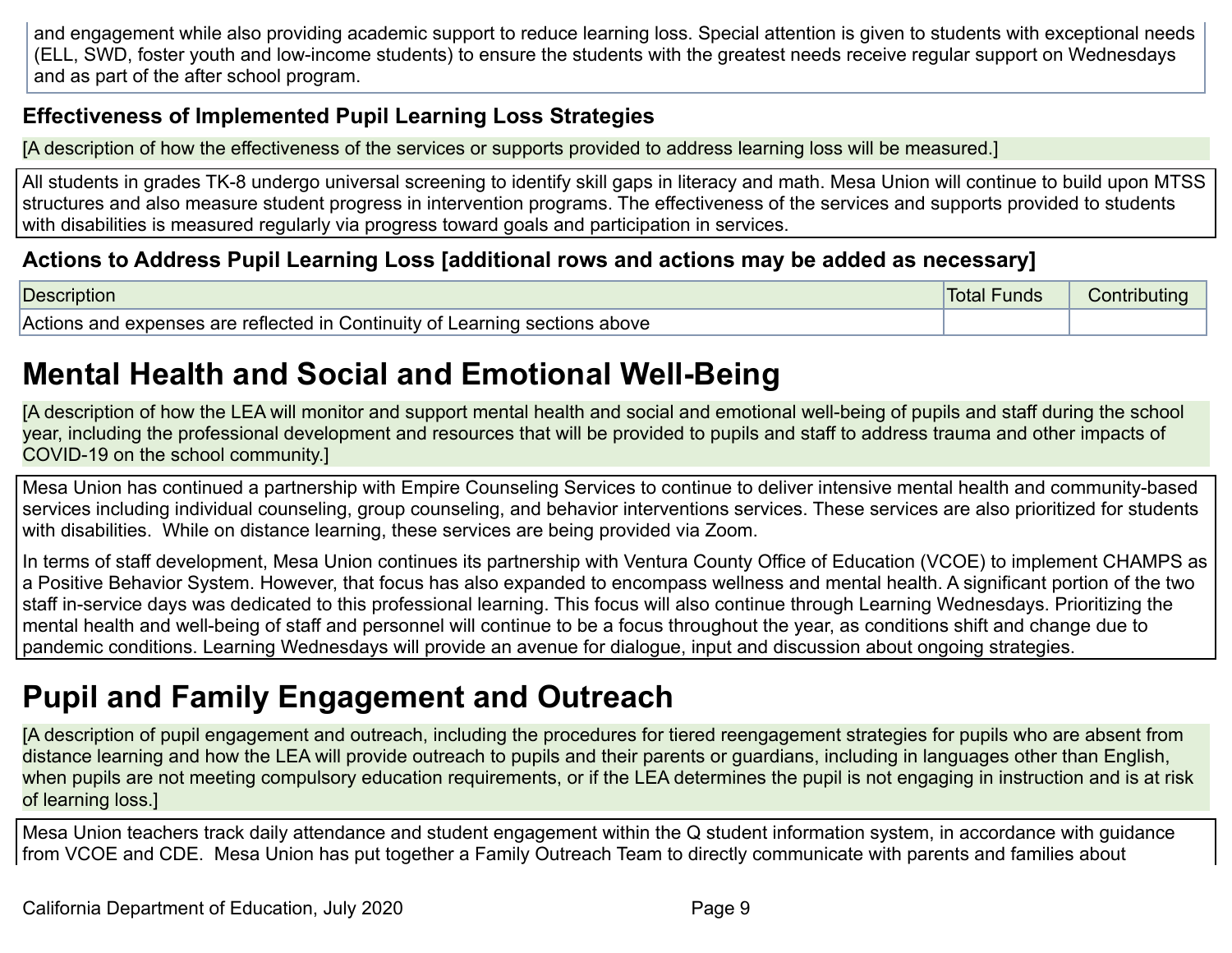attendance. The district is also developing collaborative processes between the Family Outreach Team, administrators and staff to review attendance and engagement data on a weekly basis, at a minimum. Monitoring this information will allow the district to quickly identify students with excessive absences and/or who are not engaged in daily learning. Subsequently, school staff will work with District staff to follow up with students and families and routine attendance communications will be sent to parents. At a minimum, conversations and/or meetings will take place between the student, school staff, and parent to discuss ways the District can support the student with the objective of re-engagement. As necessary and appropriate, students will be referred for one or more of the following: Student Study Team (SST) meeting, 504 or IEP meeting (if applicable), SART, and SARB.

## **School Nutrition**

[A description of how the LEA will provide nutritionally adequate meals for all pupils, including those students who are eligible for free or reduced-price meals, when pupils are participating in both in-person instruction and distance learning, as applicable.]

Mesa Union School District is providing meals that follow the National School Lunch Program meal guidelines. Specifically, the district received approval for Summer Seamless Option (SSO), which was extended through December 31, 2020. While on distance learning, the district is offering multiple days worth of breakfast and lunch meals for pick-up twice a week (Mondays/Wednesdays) and through delivery to set locations. Due to the geographic layout of the district, this may require delivery to individual homes, as well. The district is adhering to CDE requirements for nutritional adequacy of meals while applying the following waivers, as necessary: Offer Versus Serve Flexibility for Senior High Schools; Meal Pattern Flexibility; Parents and Guardians to **Pick-up; Meal Service Time Flexibility; and Non-congregate Feeding.** Each meal bag includes a ready-to-eat meal for the day of pick-up, with meals for the remainder of the week are provided frozen or refrigerated.

If able to return to hybrid instruction for SY 2020-21, the district will continue to prepackage all meal components and offer meals by pre-order. Meals for elementary students will be delivered to lunch tables and distributed by classroom teachers, campus supervisors, and cafeteria staff; meals for middle and high school may be picked up at several pick-up locations at school that will allow for proper social distancing and quick distribution. Lunch tables and eating areas will have clear markings to encourage 6-feet distancing.

### **Additional Actions to Implement the Learning Continuity Plan [additional rows and actions may be added as necessary]**

| Section | riptior | unds<br>Total | .<br>∶ontributino |
|---------|---------|---------------|-------------------|
| N/A     | N/r     | N/            | N/A               |

### **Increased or Improved Services for Foster Youth, English Learners, and Low-Income Students**

| Procentage to Increase or Improve Services Low-Income students | Increased Apportionment Based on the Enrollment of Foster Youth, English Learners, and |
|----------------------------------------------------------------|----------------------------------------------------------------------------------------|
| 8.64%                                                          | \$421,017                                                                              |